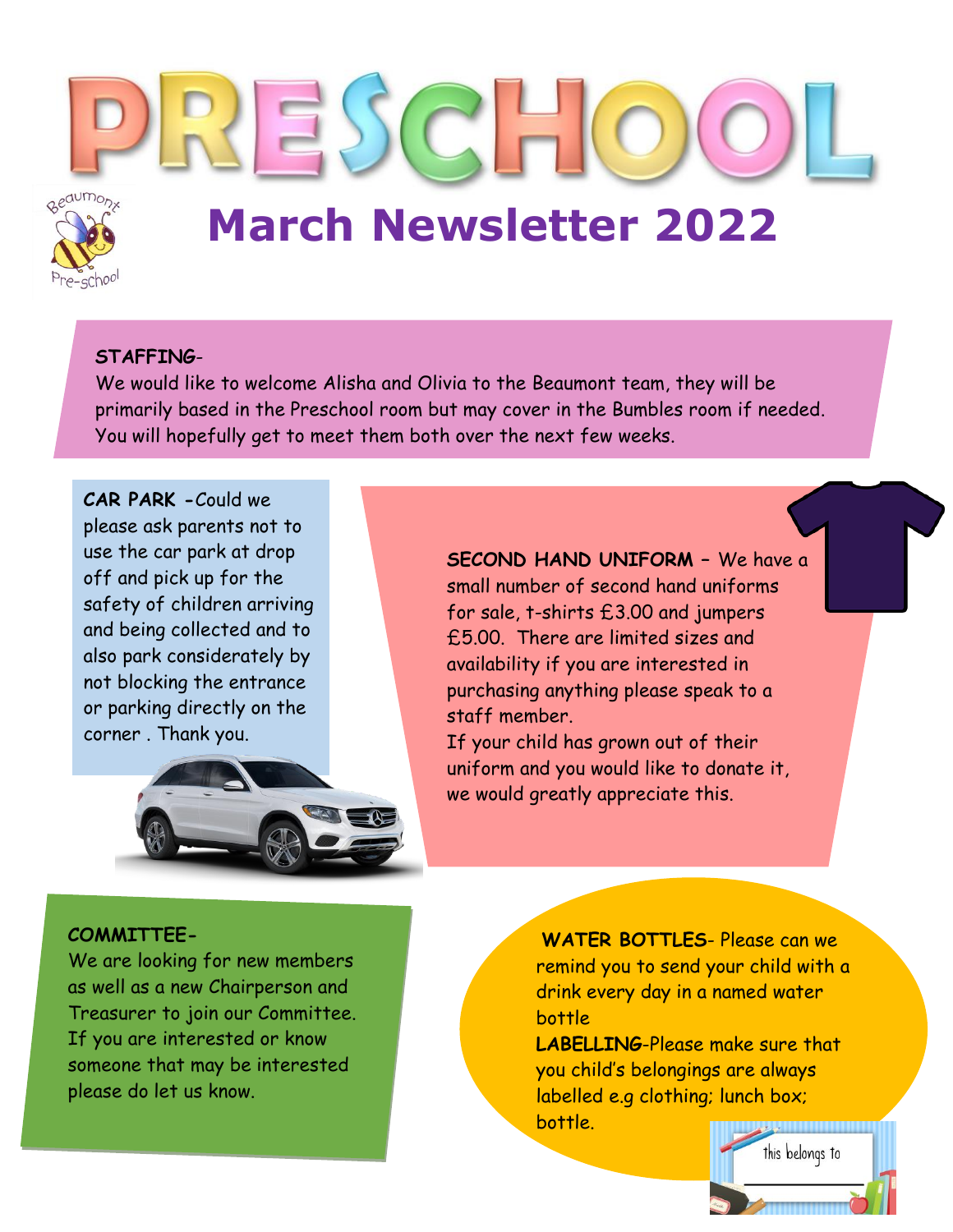## **AMAZON SMILE -**

## [https://smile.amazon.co.uk](https://smile.amazon.co.uk/ch/1050749-0) [/ch/1050749-0](https://smile.amazon.co.uk/ch/1050749-0)

If you use amazon for shopping, please use the link above to switch to Amazon Smile. By choosing to support Beaumont Community Preschool you will be helping to raise funds for our charity.

amazonsmile

**FEE INCREASE –** From April 2022 we will need to increase our fees to cover rising costs and bring them in line with Government funding, a letter with further details is attached





## **EASTER FUNDRAISING-**

#### **ADVERTISING –**

We are offering advertising space for £5.00 within our half termly newsletter. If you are interested, please email or phone Nicole or Kate. **FOR SALE –** We are also including a for Sale space, if you have items that you would like to sell on to other families then please email us any details and we will include this in our next newsletter.

**Raffle**-We would like to have an Easter Raffle at the end of term, we are looking for donations of Easter Eggs and Easter gifts to make up some hampers. If you are able to make a donation, we would really appreciate it. **Easter Hat Parade-** We will be having an Easter hat parade on Thursday 7<sup>th</sup> April at 1.30pm, parents are invited to come along and watch the parade, so it's time to get creative and make an Easter Hat with your child to join the parade, with prizes to be won.



**FACEBOOK-** We have been experiencing a few problems with accessing and using our Facebook and so have unfortunately had to delete it. We will be setting up a new group/page as soon as we are able to and will let you all know once this has been done.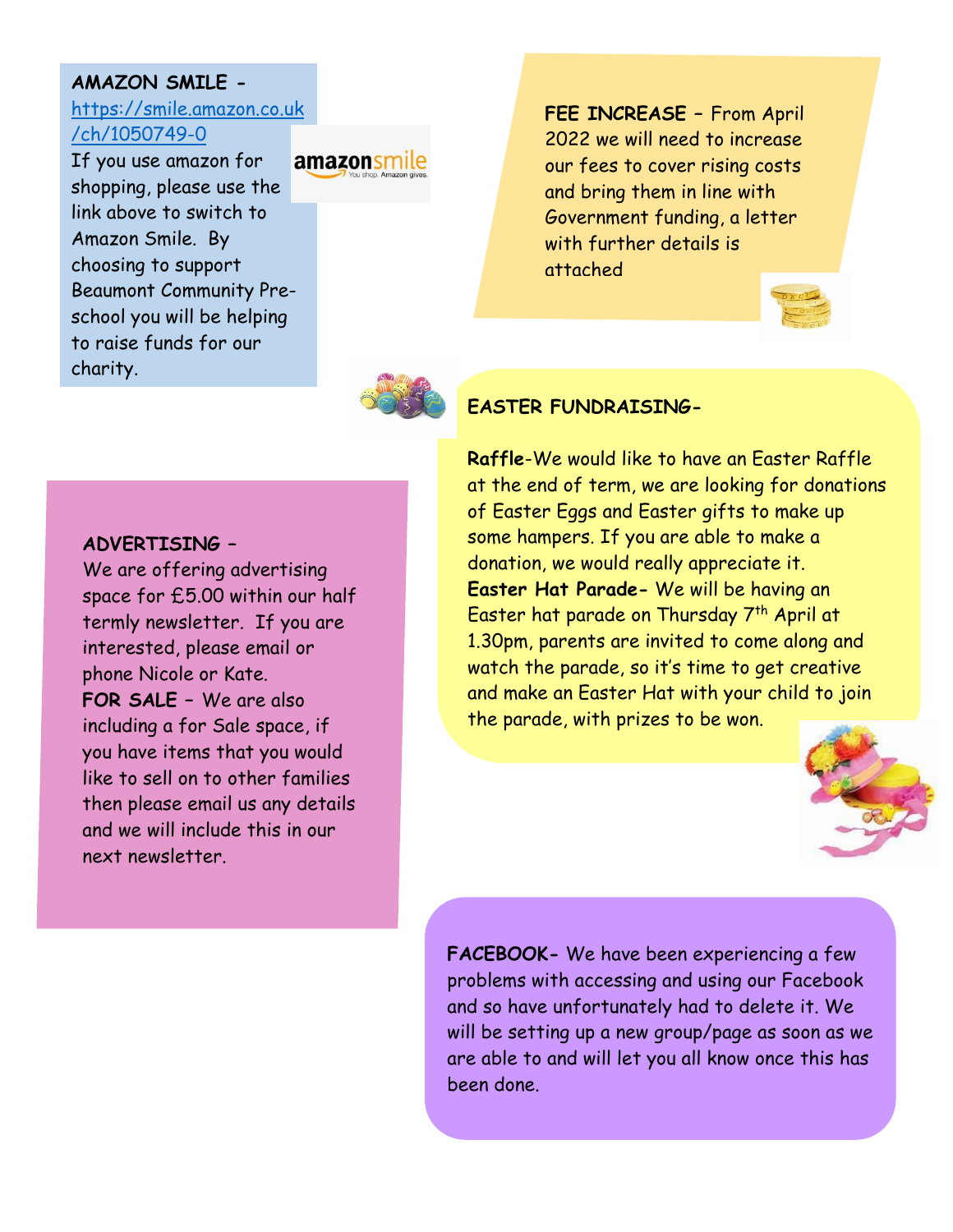## Fundraising

#### **CO-OP**

From Sunday 24th October, we have become part of the Co-op community grant scheme, We would like to ask families and staff if you have a Co-op membership card please login to your account and choose Beaumont Community Preschool as your good cause, if you do not have a membership card these can be easily ordered online, we hope that you will join us in helping us raise money to support our children at preschool by spending in Co-op and scanning your card, coop will donate 2p for every pound spent on selected coop products. Please let all your friends and family know and let's see how much we can raise together.



**STAFF ROOM-** We sent out a parentmail last week about our new staff/meeting room. Thank you for the donations we have received so far, we are still looking for items such as pictures/art, fake plants, bowls, chairs etc to make the room more comfortable and homely for people to use. If you have any bits that you are getting rid of, we would really appreciate these. Thank you





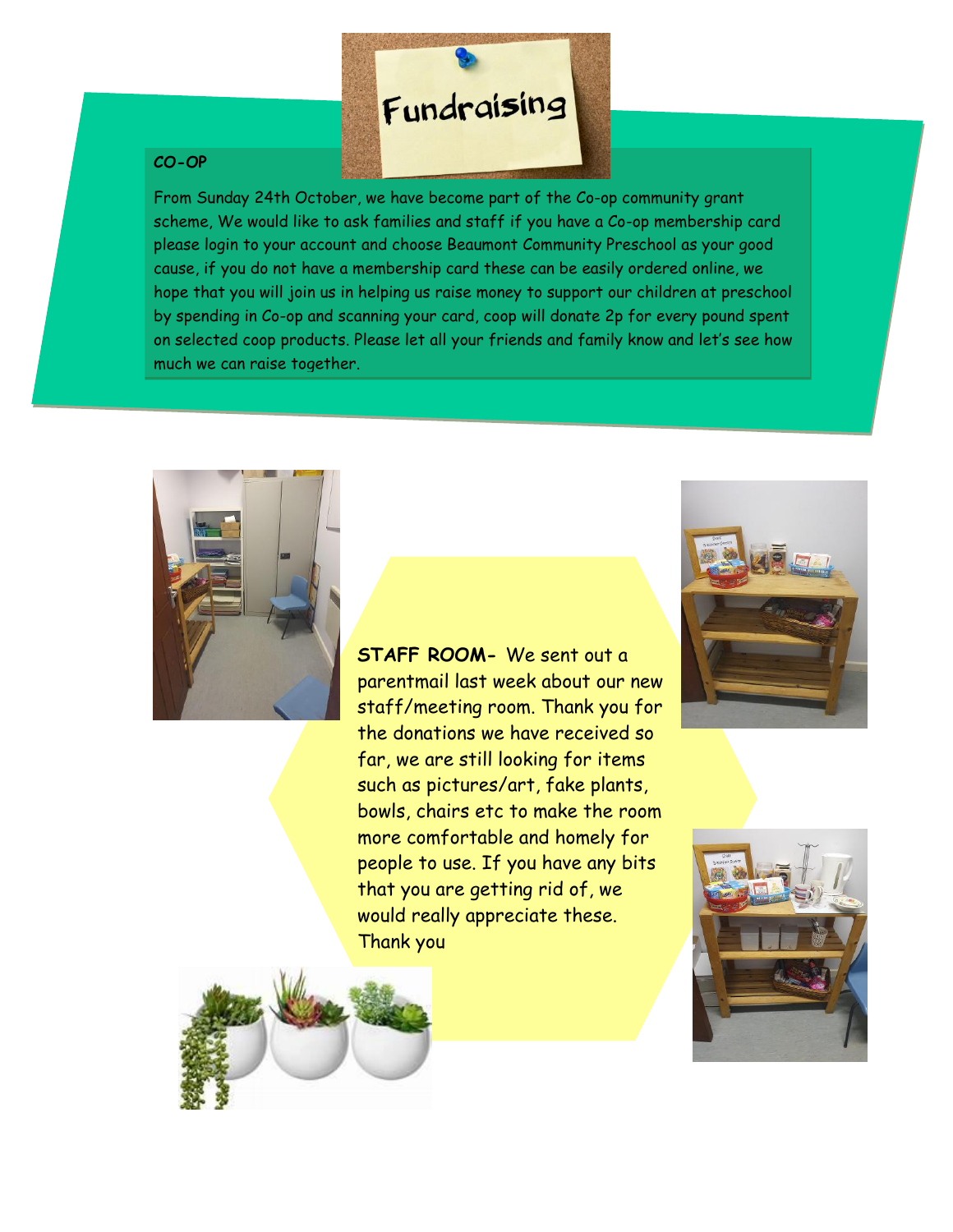#### **Fundraising and Grants-**

Following our application to Tesco for a grant we recently received a cheque for £500, thank you to everyone who supported us with the blue token voting.

Before Christmas some of the staff went out with the Rotary Club Christmas Float to help raise money for local charities including the Preschool, from this we raised £400. These amounts put together will be going towards a sensory garden in the courtyard area.





**WEBSITE-** We have recently updated and changed our Website giving it a whole new look, the website gives parents/carers information about the preschool as well as other useful information that you may need. Please have a look by searching Beaumont Preschool, any feedback would be appreciated including anything that you feel might need changing or could be added.